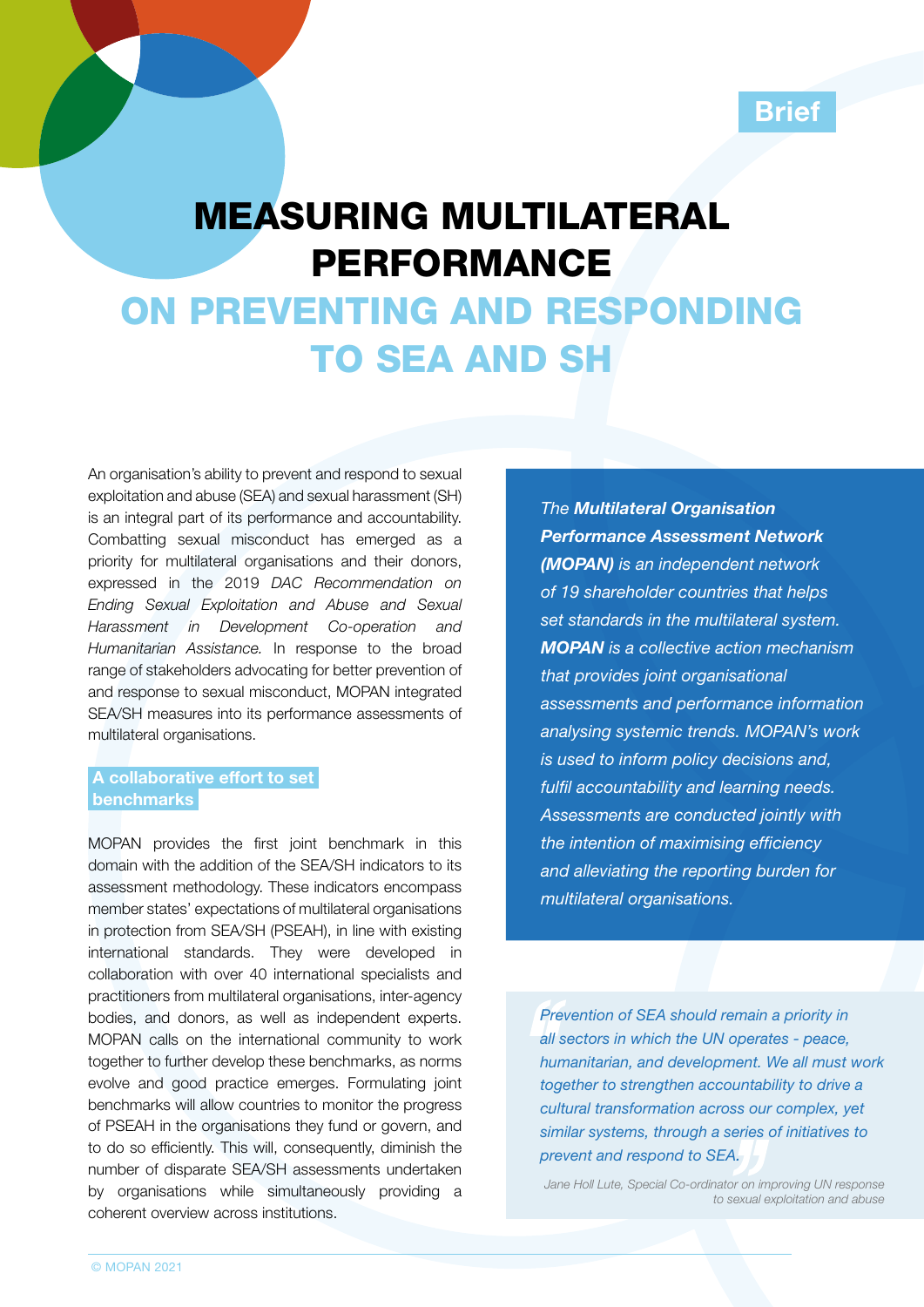### MOPAN work on SEA/SH

MOPAN has four products related to its work SEA/SH:

- [MOPAN Methodology 3.1](http://www.mopanonline.org/ourwork/themopanapproach/MOPAN_3.1_Methodology.pdf): A compilation of all indicators applied in MOPAN assessments, including those on SEA/SH. *(adopted in April 2020)*
- **SEA/SH [Note for Practitioners:](http://www.mopanonline.org/studies/items/MOPAN%20SEAH_Practitioners%20Note%20%5bweb%5d.pdf) A** [note created for donors and multilateral](http://www.mopanonline.org/studies/items/MOPAN%20SEAH_Practitioners%20Note%20%5bweb%5d.pdf)  [organisations that presents guidance](http://www.mopanonline.org/studies/items/MOPAN%20SEAH_Practitioners%20Note%20%5bweb%5d.pdf)  [for the 16 MOPAN indicators related to](http://www.mopanonline.org/studies/items/MOPAN%20SEAH_Practitioners%20Note%20%5bweb%5d.pdf)  [SEA and SH.](http://www.mopanonline.org/studies/items/MOPAN%20SEAH_Practitioners%20Note%20%5bweb%5d.pdf) For those seeking greater depth in addressing and preventing SEA and SH abuses, the Note also presents a toolkit of 24 more granular measures on assessing SEA/SH. *(January 2021)*
- **SEA/SH Brief:** An overview written for senior managers and interested stakeholders explaining the purpose of MOPAN's SEA/SH component to a political audience. *(March 2021)*
- **MOPAN assessments:** Independent and comprehensive assessments of multilateral organisations across four areas of organisational performance, and their attainment of results.

The first MOPAN assessments that will include a SEA/SH component will be published online in summer 2021 at: [www.mopanonline.org](http://www.mopanonline.org/).

• Assessed institutions include ILO, OCHA, UNDP, UNEP, UNICEF, and UNOPS.

### MOPAN's new SEA/SH indicators

MOPAN assesses the performance of multilateral organisations in five performance areas. Four of these areas – Strategic, Operational, Relationship and Performance Management – relate to organisational effectiveness. The fifth performance area reports on achievement of Results, in relation to the mandate of the organisation. In 2020, MOPAN updated its methodology and integrated new indicators on SEA/SH to the Operational Management performance area (Micro-indicators 4.7 and 4.8), which specifically assess the ability and efforts of multilateral organisations in preventing and responding to SEA/SH. The upcoming MOPAN assessments that will be published under the updated methodology include the International Labour Organisation (ILO), United Nations Office for the Coordination of Humanitarian Affairs (OCHA), United Nations Development Programme (UNDP), United Nations Environment Programme (UNEP), United Nations International Children's Emergency Fund (UNICEF), and United Nations Office for Project Services (UNOPS). The subsequent cycle, to be released in mid-2022, will include the African Development Bank Group (AfDB), European Bank for Reconstruction and Development (EBRD), Inter-American Development Bank (IDB), International Finance Corporation (IFC), World Bank Group, the Global Fund, and the Joint United Nations Programme on HIV/AIDS (UNAIDS).

#### SEA / SH indicators framework

The 16 indicators added to the MOPAN framework cover the following areas:

- (1) Policy, management & leadership
- (2) Prevention
- (3) Reporting & complaints
- (4) Response, accountability & transparency
- (5) International co-ordination
- (6) Putting victims / survivors first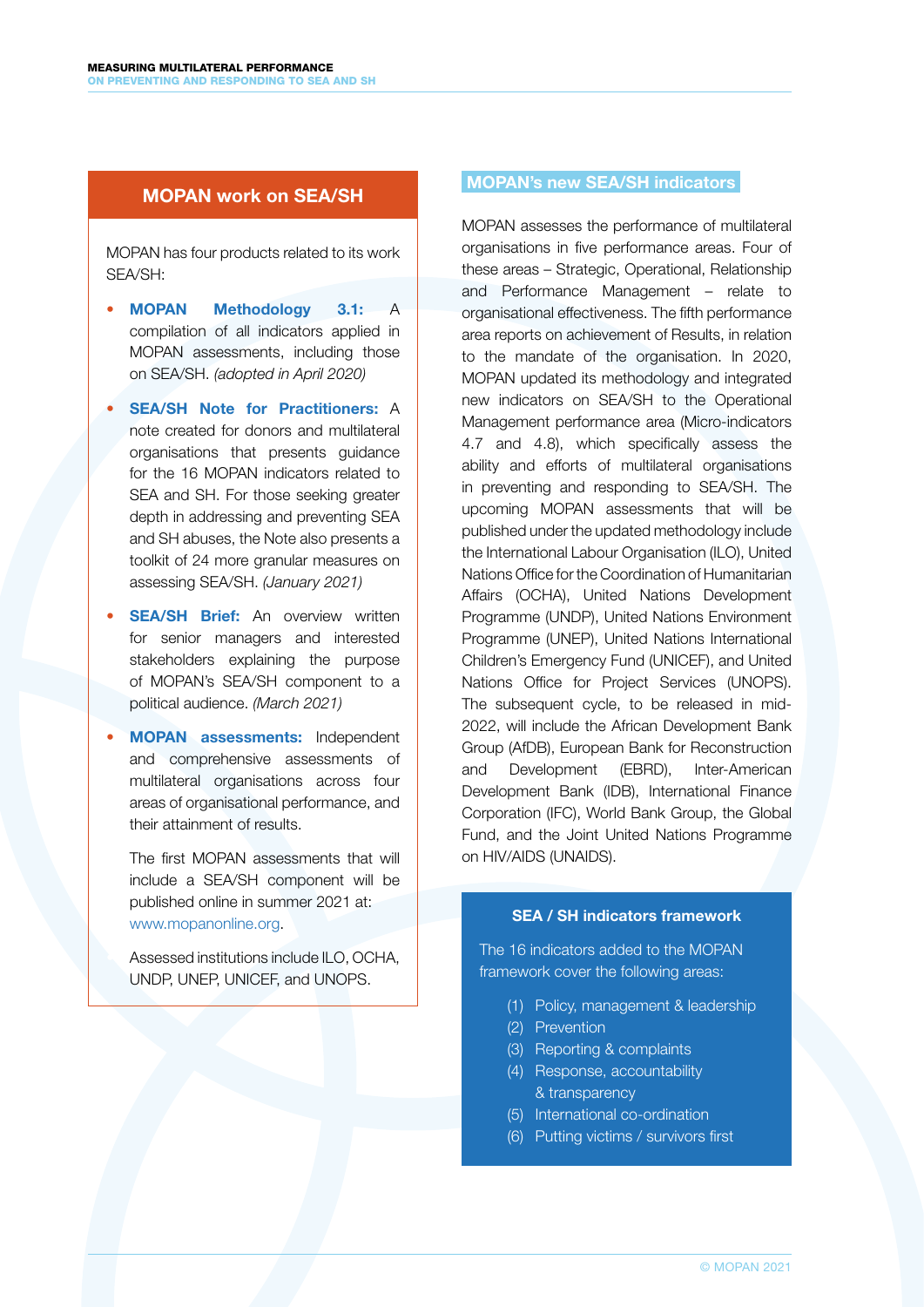MOPAN Indicators and elements on the prevention of, and response to sexual exploitation and abuse (SEA), and to sexual harassment (SH)

#### Indicator 4.7 Prevention of, and response to sexual exploitation and abuse (SEA)

#### Elements:

- 1. Organisation-specific dedicated policy statement(s), action plan and/or code of conduct that address SEA are available, aligned to international standards, and applicable to all categories of personnel
- 2. Mechanisms are in place to regularly track the status of implementation of the SEA policy at headquarters and at field levels
- **3.** Dedicated resources and structures are in place to support implementation of policy and/or action plan at HQ and in programmes (covering safe reporting channels, and procedures for access to sexual and gender-based violence services)
- 4. Quality training of personnel/awareness-raising on SEA policies is conducted with adequate frequency
- **5.** The organisation has clear standards and due diligence processes in place to ensure that implementing partners prevent and respond to SEA
- 6. The organisation can demonstrate its contribution to interagency efforts to prevent and respond to SEA at field level, and SEA policy/best practice co-ordination fora at headquarters
- 7. Actions taken on SEA allegations are timely and their number related to basic information and actions taken/ reported publicly
- 8. The MO adopts a victim-centred approach to SEA and has a victim support function in place (standalone or part of existing structures) in line with its exposure/risk of SEA
- 9. Intervention design is based on contextual analysis including of potential risks of SEA and other misconduct with respect to host populations \*

Indicator 4.8 Prevention of, and response to sexual harassment (SH)

#### Elements:

- 1. Organisation-specific dedicated policy statements and/or codes of conduct that address SH available, aligned to international standards and applicable to all categories of personnel
- 2. Mechanisms are in place to regularly track the status of implementation of the policy on SH at headquarters and at field levels
- **3.** The MO has clearly identifiable roles, structures and resources in place for implementing its policy/ guidelines on SH at headquarters and in the field: support channel for victims, a body co-ordinating the response, and clear responsibilities for following up with victims
- 4. All managers have undergone training on preventing and responding to SH, and all staff have been trained to set behavioural expectations (including with respect to SH)
- 5. Multiple mechanisms can be accessed to seek advice, pursue informal resolution or formally report SH allegations
- 6. The organisation ensures that it acts in a timely manner on formal complaints of SH allegations
- 7. The organisation transparently reports the number and nature of actions taken in response to SH in annual reporting and feeds into inter-agency human resources mechanisms

<sup>\*</sup> In the MOPAN 3.1 methodology, this element is part of Micro-indicator 5.4, 'Detailed risk (strategic, political, reputational, operational) management strategies ensure the identification, mitigation, monitoring and reporting of risks' (5.4.5).

*Source: MOPAN (2020): MOPAN 3.1 Methodology, available online at: http://www.mopanonline.org/ourwork/themopanapproach/MOPAN\_3.1\_Methodology.pdf*